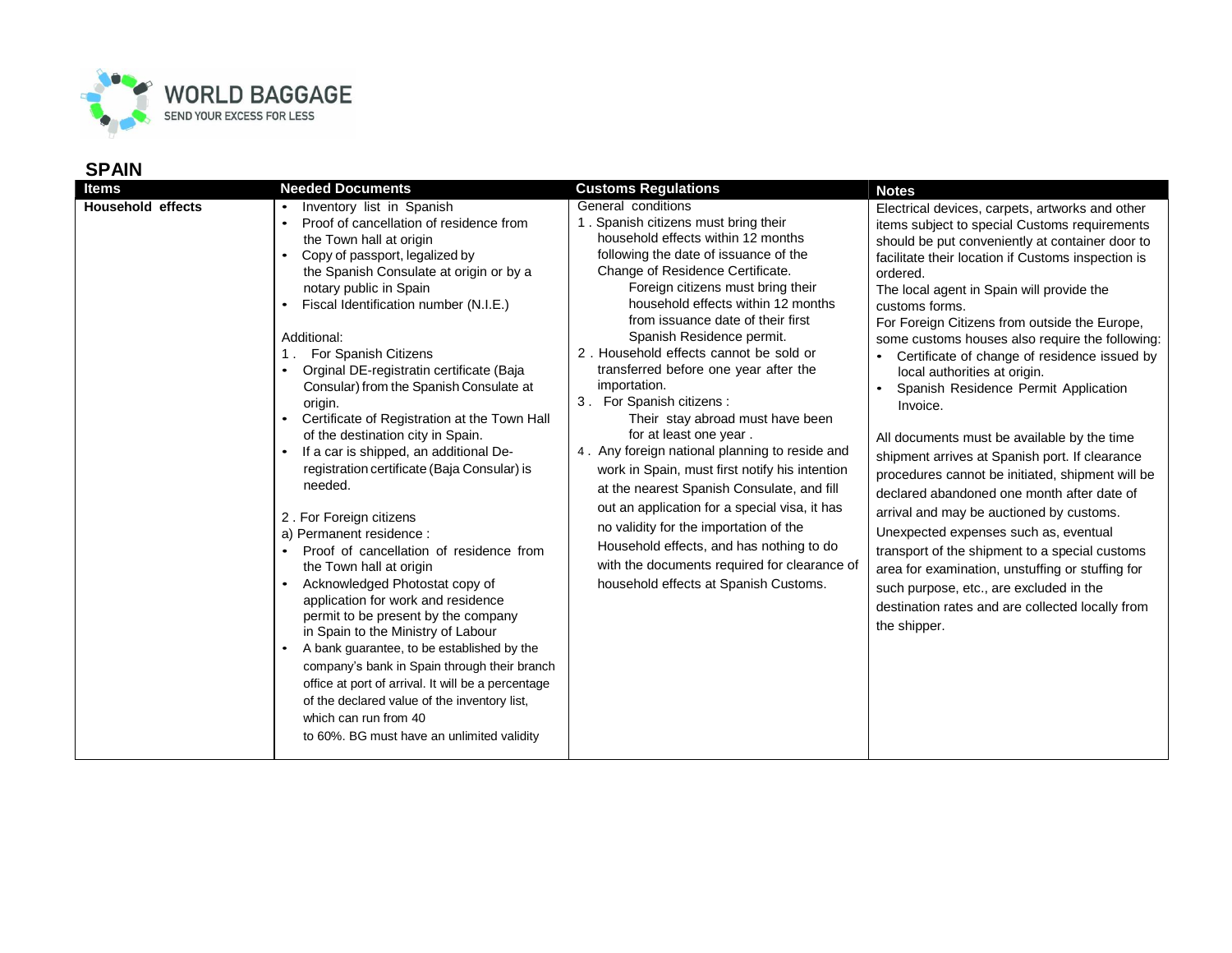

| <b>Items</b>               | <b>Needed Documents</b>                          | <b>Customs Regulations</b>                      | <b>Notes</b> |
|----------------------------|--------------------------------------------------|-------------------------------------------------|--------------|
|                            | and is returned once work or residence           |                                                 |              |
|                            | permit is approved.                              |                                                 |              |
|                            | b) Second residence :                            |                                                 |              |
|                            | Household effects must be used and in            |                                                 |              |
|                            | possession of the owner for at least six (6)     |                                                 |              |
|                            | months.                                          |                                                 |              |
|                            | Original Ocean Bill of Lading                    |                                                 |              |
|                            | Copy of apartment or house rental contract       |                                                 |              |
|                            | legal for two (2) years minimum or copy of       |                                                 |              |
|                            | the deed of sale.                                |                                                 |              |
|                            | A bank guarantee, to be established by the       |                                                 |              |
|                            | shipper with a bank at port of entry, for 40% of |                                                 |              |
|                            | the value declared on the inventory list.        |                                                 |              |
|                            | Guarantee will be kept by customs for two (2)    |                                                 |              |
|                            | years, at which time shipper has to present a    |                                                 |              |
|                            | statement from the local Town hall which         |                                                 |              |
|                            | states that the goods imported are still in his  |                                                 |              |
|                            | possession at the given address.                 |                                                 |              |
| <b>Diplomatic goods</b>    | Diplomatic passport.                             | Duty free entry.                                |              |
|                            | Inventory list in Spanish, signed by             |                                                 |              |
|                            | owner.                                           |                                                 |              |
|                            | Diplomatic franchise.                            |                                                 |              |
| <b>Bridal clothes</b>      | Documents same in Household Effects              | Only foreign citizens marrying Spanish citizens |              |
|                            | Certificate of change of residence               | import duty free new items, but within a        |              |
|                            | issued by local authorities at                   | reasonable quantity.                            |              |
|                            | origin.                                          |                                                 |              |
|                            | Wedding certificate or Spanish                   |                                                 |              |
|                            | Family Book visaed by the                        |                                                 |              |
|                            | Spanish Consulate.                               |                                                 |              |
| <b>Heirlooms / Bequest</b> | Valued list of the inherited                     | All documents must be visaed and                |              |
|                            | household effects.                               | authenticated by the Spanish Consulate at       |              |
|                            | Certificate of death.                            | origin. They must be translated if they are not |              |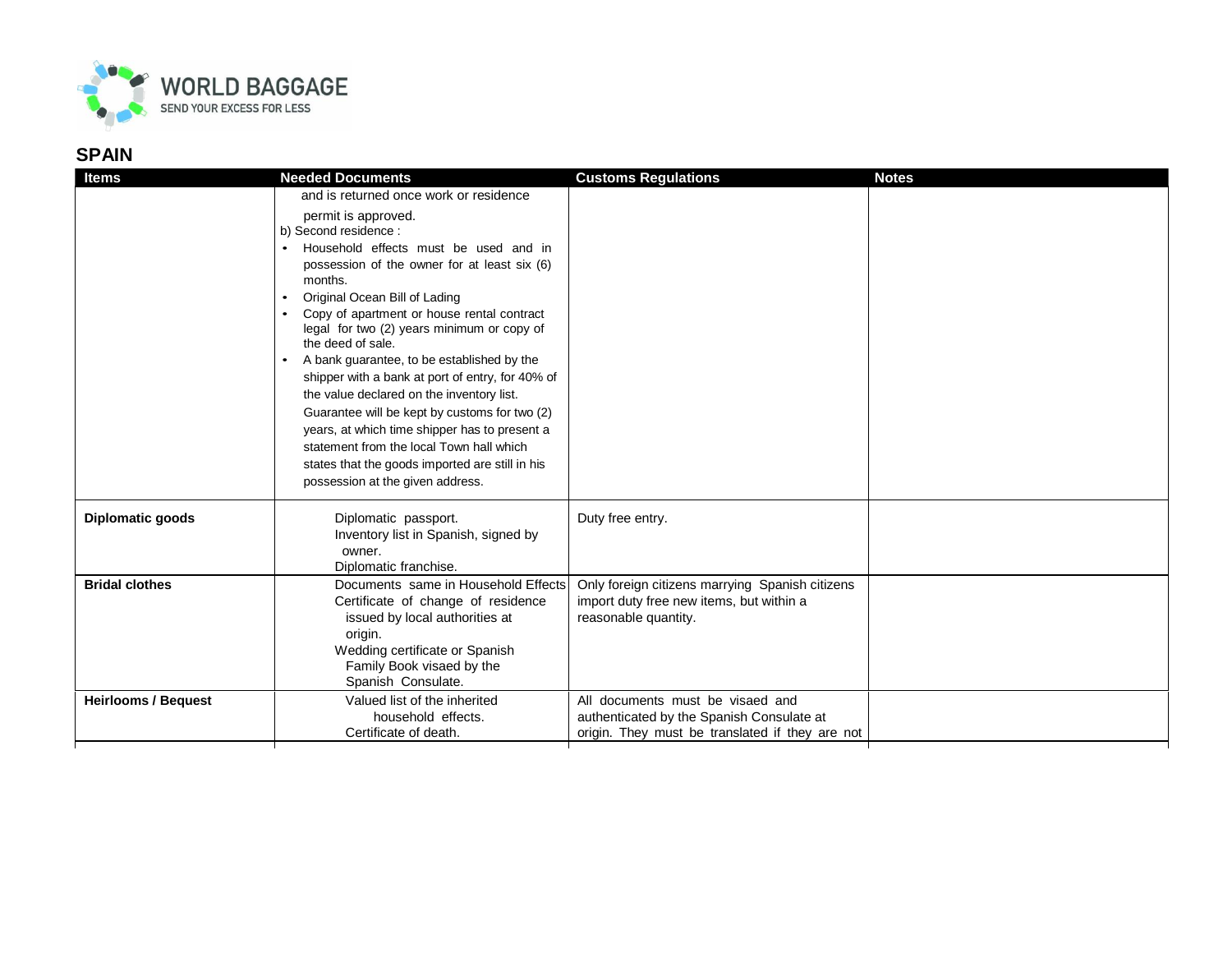

| <b>Items</b>                       | <b>Needed Documents</b>                                                                                                                                                                                                                                                                                                     | <b>Customs Regulations</b>                                                                                                                                                                                                                                                                                                                         | <b>Notes</b>                                                                                                                                                                                                                                                                                                                                                                                     |
|------------------------------------|-----------------------------------------------------------------------------------------------------------------------------------------------------------------------------------------------------------------------------------------------------------------------------------------------------------------------------|----------------------------------------------------------------------------------------------------------------------------------------------------------------------------------------------------------------------------------------------------------------------------------------------------------------------------------------------------|--------------------------------------------------------------------------------------------------------------------------------------------------------------------------------------------------------------------------------------------------------------------------------------------------------------------------------------------------------------------------------------------------|
|                                    | Testament or certificate confirming<br>the right to the inheritance.<br>Certificates from the country of<br>origin and the Spanish Ministry<br>of Finance to confirm payment<br>and/or exemption of payment of<br>taxation over inheritances both<br>in the country of origin and in<br>Spain.                              | in Spanish language. Translation must be<br>approved by the Spanish Consulate and/or the<br>Spanish Ministry of Foreign Affairs.                                                                                                                                                                                                                   |                                                                                                                                                                                                                                                                                                                                                                                                  |
| <b>New furniture</b>               | Import license, if receipt value is greater than<br>500,000 pesetas.<br>Receipt stamped by the Spanish Consulate at<br>origin.                                                                                                                                                                                              | Subject to payment of customs duties and<br>taxes.                                                                                                                                                                                                                                                                                                 |                                                                                                                                                                                                                                                                                                                                                                                                  |
| Artworks, antiquity                |                                                                                                                                                                                                                                                                                                                             | Duty free entry if they are part of household<br>effects and relative to the social status of<br>the importer.<br>They must be in the owner's possession during<br>6 months at least and they must not be sold.<br>Also duty free entry if articles are more than 100<br>years old.                                                                | Artwork/antiquity imported for sale in Spain<br>are subject to different policy.<br>Artworks/antiquity which are expected to be<br>exported again at a later date and which are not<br>imported into Spain to be sold, must be clearly<br>classified upon entry to allow later exportation.<br>Customs clearance of artwork/antiquity<br>can only be done in Madrid, Barcelona, and<br>Valencia. |
| Collections, jewels, metals        |                                                                                                                                                                                                                                                                                                                             | Duty free entry if they are part of the household<br>effects and if they are proportional to the social<br>status of the person.                                                                                                                                                                                                                   |                                                                                                                                                                                                                                                                                                                                                                                                  |
| Used automobiles and<br>motocycles | Car/motorcycle must be in shipper's<br>$\bullet$<br>possession for at least six<br>months.<br>Copy of passport, validated by the<br>$\bullet$<br>Spanish Consulate at origin or by a<br>notary public in Spain.<br>Original copy of title of property.<br>$\bullet$<br>Original copy of registration card.<br>Valid plates. | On entry, car will be given a 6 month stay<br>permit. After this period car will have to be<br>exported or imported on a definite basis.<br>Change of Residence certificate for Spanish<br>nationals and Residence Permit for foreigners<br>and certificate of CIF value of car in Spain and<br>payment of taxes are needed for final importation. | Cars must come with original plates (tags).<br>Upon final importation, the cars will be<br>subject to payment of taxes will be<br>proportionate to the number of years of use of the<br>car, its country of origin etc.                                                                                                                                                                          |